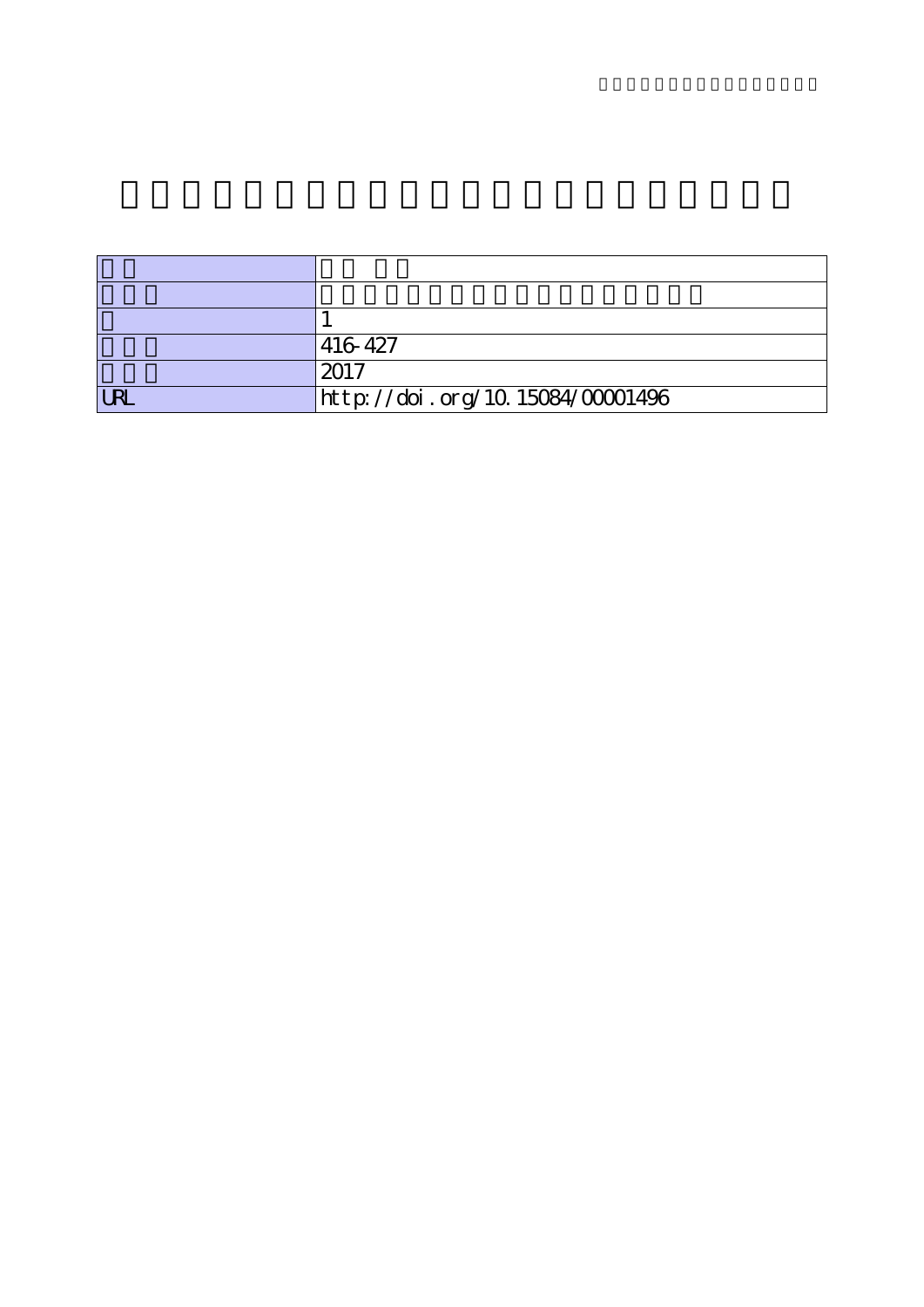## 読み時間と情報構造について(ちょっとながめ)

2016

浅原 正幸 (国立国語研究所コーパス開発センター) *∗*

# **Between Reading Time and Information Structure (longer version)**

Masayuki Asahara (National Institute for Japanese Language and Linguistics)

## 要旨

本研究では『現代日本語書き言葉均衡コーパス』に対して付与された,文の読み時間デー タ『BCCWJ-EyeTrack』と,名詞句の定性などの情報構造アノテーションデータの対照分析 を行った。日本語母語話者 24 人分のデータを線形混合モデルにより分析した結果,特定性 (specificity)・有情性 (sentience)・共有性 (commonness) が文の読み時間に影響を与え,それ ぞれ異なったパターンの読み時間の遅延を引き起こすことがわかった。特に共有性においては 新情報 (hearer-new) · 想定可能 (bridging) が識別可能なレベルで異なった。このことは、あ る名詞句が言語受容者にとって新情報なのか想定可能なのかを読み時間データから推定するこ とができる可能性を示唆しており,文書要約のユーザ適応などの応用に利用することが期待で きる。

1. はじめに

情報構造は和文翻訳時の冠詞選択や文書要約において重要であるが,言語処理の分野ではあ まり研究されてこなかった。

情報構造のうち定性 (definiteness) や特定性 (specificity) は,言語によっていずれかもしく は両方が名詞句の冠詞の選択に影響を与える。しかし,日本語をはじめとする冠詞のない言語 の母語話者が産出する名詞句に対しては,それがどのような情報構造なのかを明らかにする必 要がある。さらに,冠詞のない言語を,人間もしくは機械翻訳により,冠詞をもつ言語に翻訳 する場合には,原言語の名詞句の情報構造を考慮する必要がある。

情報構造のほかの観点として,情報状態 (information status) と共有性 (commonnness) が ある。情報状態は共参照関係に関連する概念で,先行文脈に出現しているか (discourse-old) 否か (discourse-new) を表すものである。一方,共有性は言語生産者側が想定する「言語 受容者側がその情報を知っているか (hearer-old),推定可能か (bridging), そうではない か (hearer-new)」といった観点である。このうち,テキスト中の名詞句に対する推定可能性 (bridging) について検証する Bridging reference (Asher and Lascarides 1998) は共参照関 係解析の分野で難しいとされている。書かれたテキストの表層情報のみで難しく,(Hou et al. 2013) の研究においては,タグ付けコーパスと世界知識を用いて bridging reference を解こう

*<sup>∗</sup>* masayu-a@ninjal.ac.jp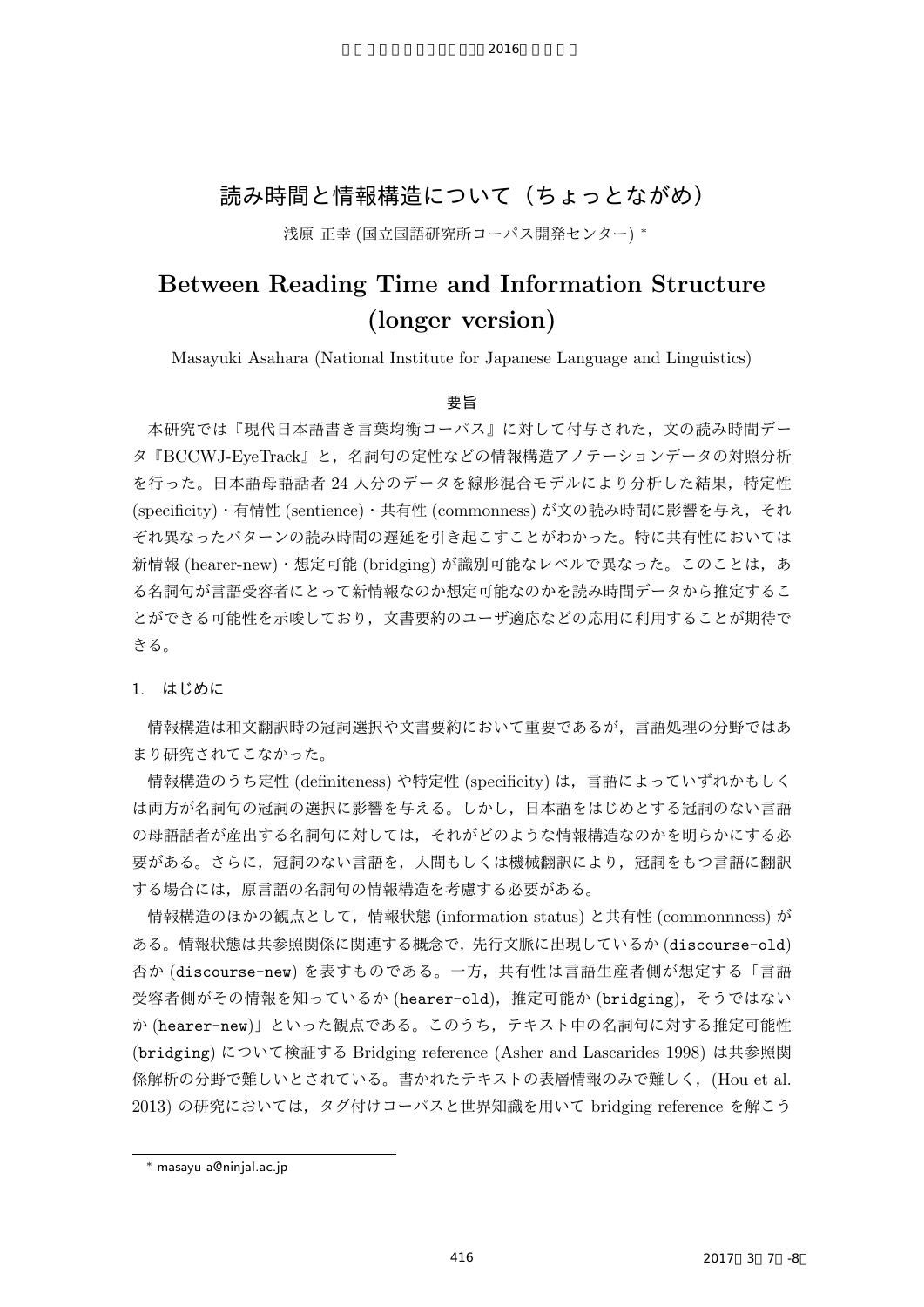としている。このように,完全な世界知識を用いて完璧な文書理解を行うことも重要ではある が,言語受容者側が彼らの知識のみでは推定不可能である新情報であることを検出すること も,利用者志向 (user-oriented) の情報抽出や文書要約には必要であると考える。

2016

一般に,統語・意味情報処理が完全に行われたとしても,テキストの表層のみから機械学習 に基づき情報構造の推定を行うことは困難であろう。一方,人間の文処理機構において,情報 構造が文処理速度の促進・阻害の双方に影響を与えられることが考えられる。本稿では,人間 の読み時間に基づく情報構造の推定手法を確立するために,情報構造が人間の文処理時間のど のように影響を与えるかについて分析する。

日本人母語話者の読み時間データとして『現代日本語書き言葉均衡コーパス』(以下 BC-CWJ)(Maekawa et al. 2014) に対して読み時間を付与した BCCWJ-EyeTrack (Asahara et al. 2016) を用いる。同データに対して,情報構造アノテーション (宮内ほか 2017) を重ね 合わせたうえで,線形混合モデルに基づく統計分析を行う。

結果,いくつかの情報構造について,読み時間の測定値に差が出ることを発見したので報告 する。

#### 2. 関連研究

最初に読み時間付与コーパス関連の先行研究について示す。*Dundee Eyetracking Corpus* (Kennedy and Pynte 2005) は英語とフランス語の新聞社説をそれぞれ 10 人の母語話者の読 み時間を視線走査装置を用いて記録したコーパスである。*Dundee Eyetracking Corpus* は特 定の言語現象を仮定したものではなく,テキストに出現する自然な言語現象の中から探索的に 研究することを目的として構築されている。例えば,Demberg and Keller (2008) は Gibson (2008) の Dependency Locality Theory や Hale (2001) の Surprisal Theory を検証してい る。このようなコーパスの存在は,被験者実験と統計的検証の分業にしたほか,統計的検証の 再現可能性を可能にしており, Roland et al. (2012) は先行研究 (Demberg and Keller 2007) の結果がいくつかの外れ値により歪められたものであることを指摘している。

次に,情報構造関連の先行研究について示す。Götze et al. (2007) は言語理論と独立した情 報構造アノテーション基準として,情報状態 (information status: given/accessible/new)・ 話題 (topic: aboutness topic/frame setting topic) ・焦点 (focus new-information focus/contrastive focus) に対するタグ集合を定義している。また,Prasad et al. (2015) は Discourse Treebank (Miltsakaki et al. 2004) や PropBank(Palmer et al. 2005) に対するブ リッジングのアノテーション基準について議論している。

最後に視線情報や読み時間に基づく言語分析や解析モデルについて示す。Barrett et al. (2016) は視線のパターンに基づいた品詞タグ付け手法について提案している。Klerke et al. (2015) は機械処理したテキストの文法性判断を視線情報に基づきモデル化する手法を提案し ている。Iida et al. (2013) は述語項構造アノテーションの作業者の視線走査情報を分析して いる。

我々の研究はこれらの先行研究と異なる立場をとる。均衡コーパスに対して,自然な設定で の視線情報と,言語の専門知識に基づくアノテーションを重ね合わせることで,心理言語学的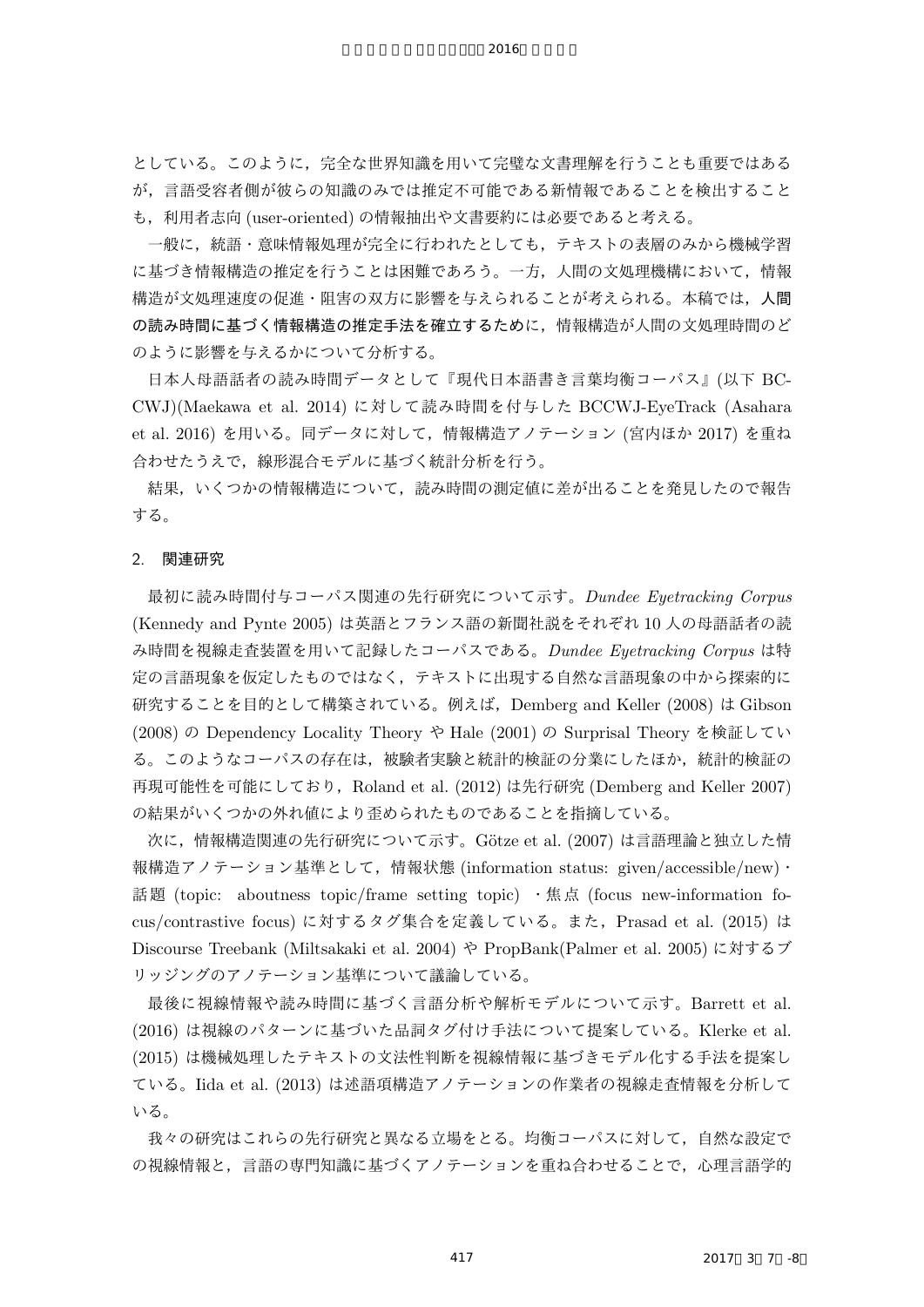| 列名             | データ型   | 摘要          |
|----------------|--------|-------------|
| surface        | factor | 出現書字形       |
| time           | int    | 読み時間        |
| logtime        | num    | 読み時間 (常用対数) |
| measure        | factor | 読み時間の種類     |
| sample         | factor | サンプル名       |
| article        | factor | 記事情報        |
| metadata_orig  | factor | 文書構造タグ      |
| metadata       | factor | メタデータ       |
| length         | int    | 文字数         |
| space          | factor | 文節境界空白の有無   |
| subj           | factor | 実験協力者 ID    |
| setorder       | factor | 文節境界空白の呈示順  |
| dependent      | int    | 係り受け関係      |
| sessionN       | int    | セッション順      |
| articleN       | int    | 記事呈示順       |
| screenN        | int    | 画面呈示順       |
| lineN          | int    | 行呈示順        |
| segmentN       | int    | 文節呈示順       |
| is first       | factor | 最左要素        |
| is_last        | factor | 最右要素        |
| is_second_last | factor | 右から2つ目の要素   |
| infostatus     | factor | 情報状態        |
| definite       | factor | 定性          |
| specificity    | factor | 特定性         |
| animacy        | factor | 有生性         |
| sentience      | factor | 有情性         |
| agentivity     | factor | 動作主性        |
| commonness     | factor | 共有          |

表 1 Data format

な統計的分析を行い,言語受容者の視線情報を含む読み時間と情報構造との対照分析を行う。

## 3. 分析手法

分析データとして BCCWJ-EyeTrack (Asahara et al. 2016) に情報構造アノテーション (宮 内ほか 2017) を重ね合わせたもの (表 1) を用いる。以下,データの詳細について説明する。

### 3.1 読み時間データ

自己ペース読文法は,他の文節をマスクしたうえで 1 文節単位に逐次的に呈示する読み時 間測定手法である。読み戻しができないために,文節単位の読み時間がそのままデータとな る (SELF)。視線走査法で取得したオリジナルのデータから文字の半角単位に Start Fixation Time (注視開始時刻)と End Fixation Time (注視終了時刻)と Fixation Time (注視時 間)を得る。このデータを国語研文節単位でグループ化しなおした注視順データを集計して, テキスト生起順データに加工する。テキスト生起順データは以下の 5 種類からなる。

- *•* First Fixation Time (FFT)
- *•* First-Pass Time (FPT)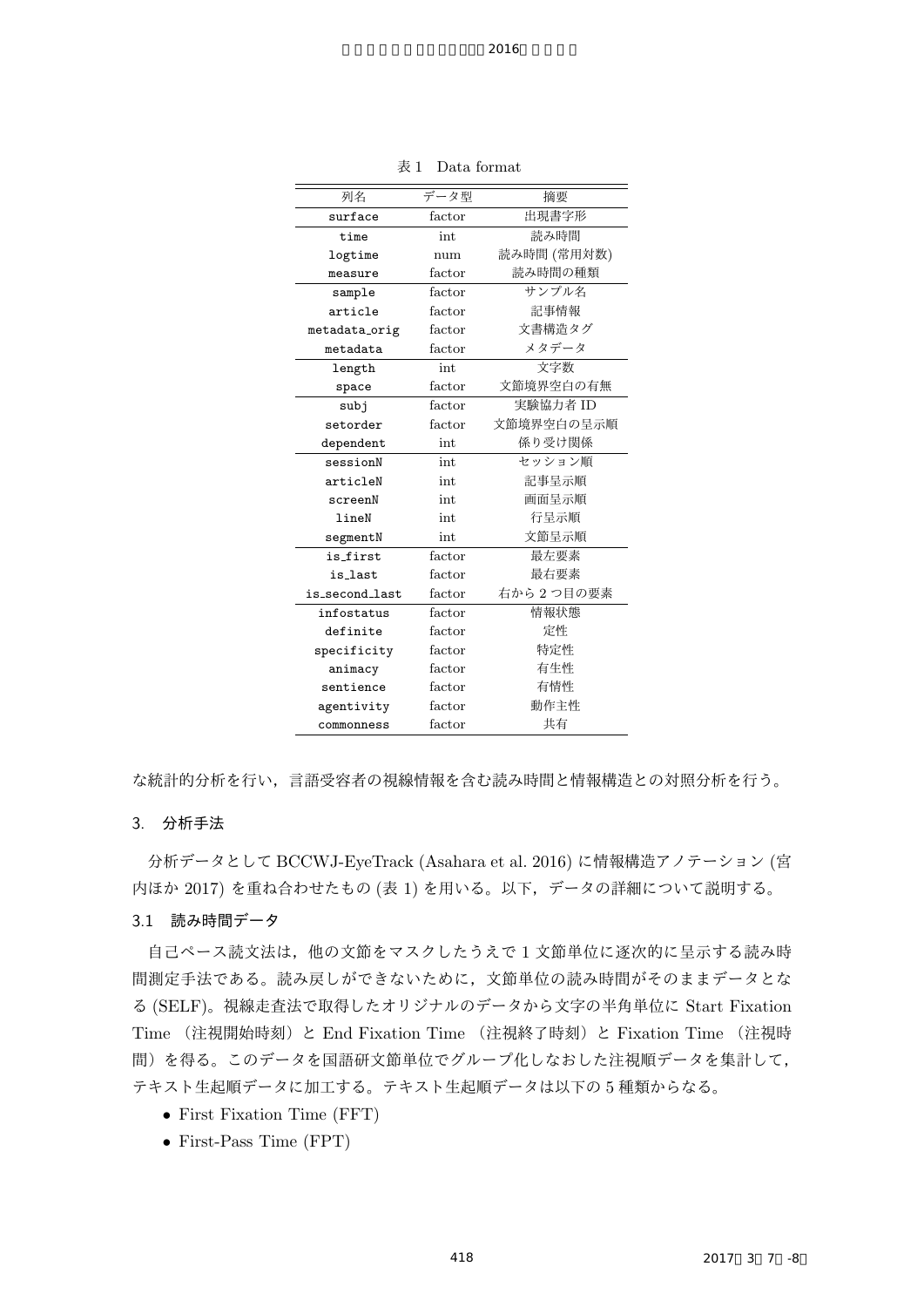|                  | Estimate | Std. Error | t value  |
|------------------|----------|------------|----------|
| (Intercept)      | 2.893    | 0.062      | 46.51    |
| length           | 0.102    | 0.002      | 42.31    |
| space=T          | 0.003    | 0.004      | 0.86     |
| dependent        | $-0.005$ | 0.003      | $-1.61$  |
| sessionN         | $-0.021$ | 0.022      | $-0.94$  |
| articleN         | $-0.023$ | 0.007      | $-3.23$  |
| screenN          | $-0.032$ | 0.002      | $-11.19$ |
| lineN            | $-0.014$ | 0.002      | $-6.10$  |
| segmentN         | $-0.005$ | 0.001      | $-4.83$  |
| is first=T       | 0.047    | 0.006      | 7.19     |
| is_last=T        | 0.040    | 0.008      | 4.71     |
| is_second_last=T | $-0.011$ | 0.005      | $-2.11$  |
| space=T:sessionN | $-0.019$ | 0.044      | $-0.43$  |
| is=discourse-old | $-0.005$ | 0.005      | $-0.98$  |
| def=indefinite   | 0.004    | 0.015      | 0.30     |
| spec=specific    | 0.044    | 0.016      | 2.78     |
| spec=unspecific  | 0.001    | 0.010      | 0.16     |
| ani=inanimate    | $-0.000$ | 0.050      | $-0.02$  |
| sent=insentient  | $-0.105$ | 0.067      | $-1.56$  |
| sent=sentient    | $-0.098$ | 0.050      | $-1.94$  |
| ag=both          | $-0.058$ | 0.049      | $-1.18$  |
| ag=neither       | $-0.004$ | 0.007      | $-0.69$  |
| ag=patient       | $-0.013$ | 0.008      | $-1.63$  |
| com=hearer-new   | 0.025    | 0.007      | 3.59     |
| com=hearer-old   | $-0.020$ | 0.009      | $-2.11$  |
| com=neither      | 0.000    | 0.025      | 0.01     |

表 2 Parameters of the linear mixed model for the self paced reading time (SELF) (logtime)

45 data points (0.69%) were excluded in the 3-SD trimming.

- *•* Regression Path Time (RPT)
- *•* Second-Pass Time (SPT)
- *•* Total Time (TOTAL)

これらの読み時間情報 (time, logtime) に対して,出現書字形 (surface)・記事情 報 (sample, article)・文書構造 (metadata orig, metadata) のほか,出現書字形文 字数 (length),文節単位の空白の有無 (space),実験協力者 ID (subj),係る文節数 (dependent),実験協力者ごとの呈示順序 (sessionN, setorder, articleN, screenN, lineN, segmentN), 画面水平方向の位置 (is\_first,is\_last,is\_second\_first) を付与し たデータを分析に用いる。係る文節数は BCCWJ-DepPara (Asahara and Matsumoto 2016) のものを用いる。

本研究では日本語母語話者 24 人分のデータを統計分析に用いる。データの詳細については (Asahara et al. 2016) を参照されたい。

## 3.2 情報構造アノテーション

情報構造は,BCCWJ の短単位について以下の情報を付与したものを用いる。基準の詳細に ついては (宮内ほか 2017) を参照されたい。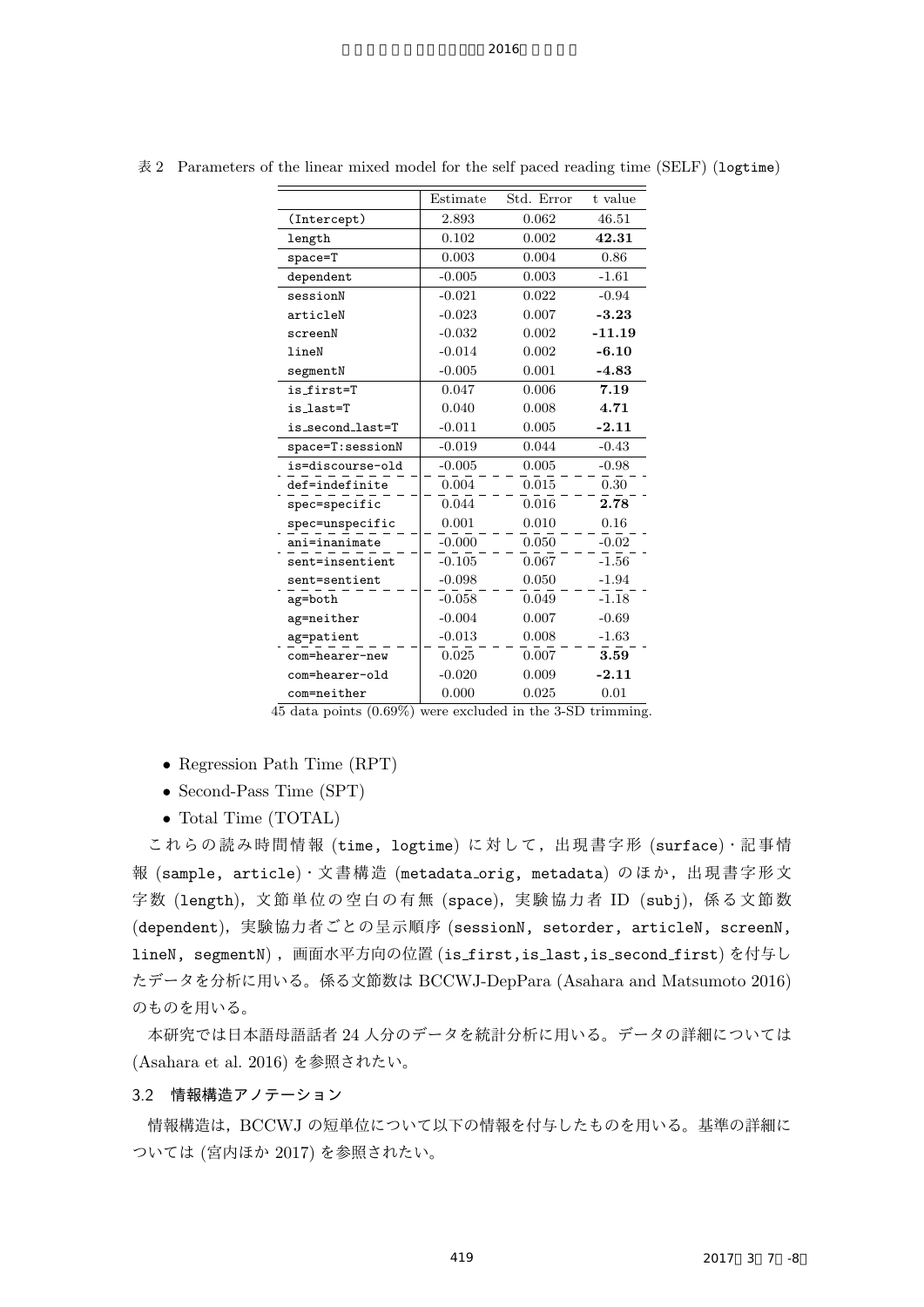|                  | Estimate | Std. Error | t value |
|------------------|----------|------------|---------|
| (Intercept)      | 2.151    | 0.078      | 27.32   |
| length           | $-0.011$ | 0.003      | $-3.55$ |
| $space = T$      | $-0.003$ | 0.006      | $-0.61$ |
| dependent        | $-0.002$ | 0.004      | $-0.56$ |
| sessionN         | $-0.020$ | 0.016      | $-1.26$ |
| articleN         | $-0.009$ | 0.004      | $-1.94$ |
| screenN          | $-0.008$ | 0.003      | $-2.14$ |
| lineN            | $-0.014$ | 0.003      | $-4.61$ |
| segmentN         | 0.002    | 0.001      | 1.65    |
| is first=T       | $-0.000$ | 0.009      | $-0.03$ |
| is_last=T        | $-0.002$ | 0.012      | $-0.17$ |
| is_second_last=T | $-0.010$ | 0.008      | $-1.25$ |
| space=T:sessionN | 0.040    | 0.032      | 1.25    |
| is=discourse-old | $-0.003$ | 0.008      | $-0.42$ |
| def=indefinite   | 0.021    | 0.020      | 1.01    |
| spec=specific    | 0.039    | 0.022      | 1.79    |
| spec=unspecific  | 0.017    | 0.014      | 1.22    |
| ani=inanimate    | 0.119    | 0.083      | 1.43    |
| sent=insentient  | $-0.005$ | 0.103      | $-0.05$ |
| sent=sentient    | 0.092    | 0.068      | 1.35    |
| ag=both          | 0.060    | 0.069      | 0.87    |
| ag=neither       | 0.009    | 0.009      | 0.93    |
| ag=patient       | $-0.001$ | 0.012      | $-0.14$ |
| com=hearer-new   | 0.003    | 0.009      | 0.38    |
| com=hearer-old   | 0.016    | 0.013      | 1.25    |
| com=neither      | 0.019    | 0.034      | 0.58    |

表 3 Parameters of the linear mixed model for the first fixation time (FFT) (logtime)

2 data points (0.03%) were excluded in the 3-SD trimming.

- *•* 情報状態 (information status:speaker-new) 談話中に同一指示名詞句が出現した (discourse-old) か否 (discourse-new) か。既 存の共参照情報ラベルを見ながら判定する。想定可能 (bridging) は言語受容者側の判 断として,共有性に委ねる。
- *•* 定性 (definiteness:hearer-identify) 言語受容者が外延の示す実体を認識できる (definite) か否 (indefinite) か。
- *•* 特定性 (specificity:speaker-identify) 言語生産者が外延の示す実体を認識できる (specific) か否 (inspecific) か。
- *•* 有生性 (animacy) 名詞句が指示しているものが生きているか (animate) か否 (inanimate) かを述語を見 ないで判定する。
- *•* 有情性 (sentience) 名詞句が指示しているものが自由意志を持つ (sentient) か否 (insentient) かを述語-項の対を見て判定する。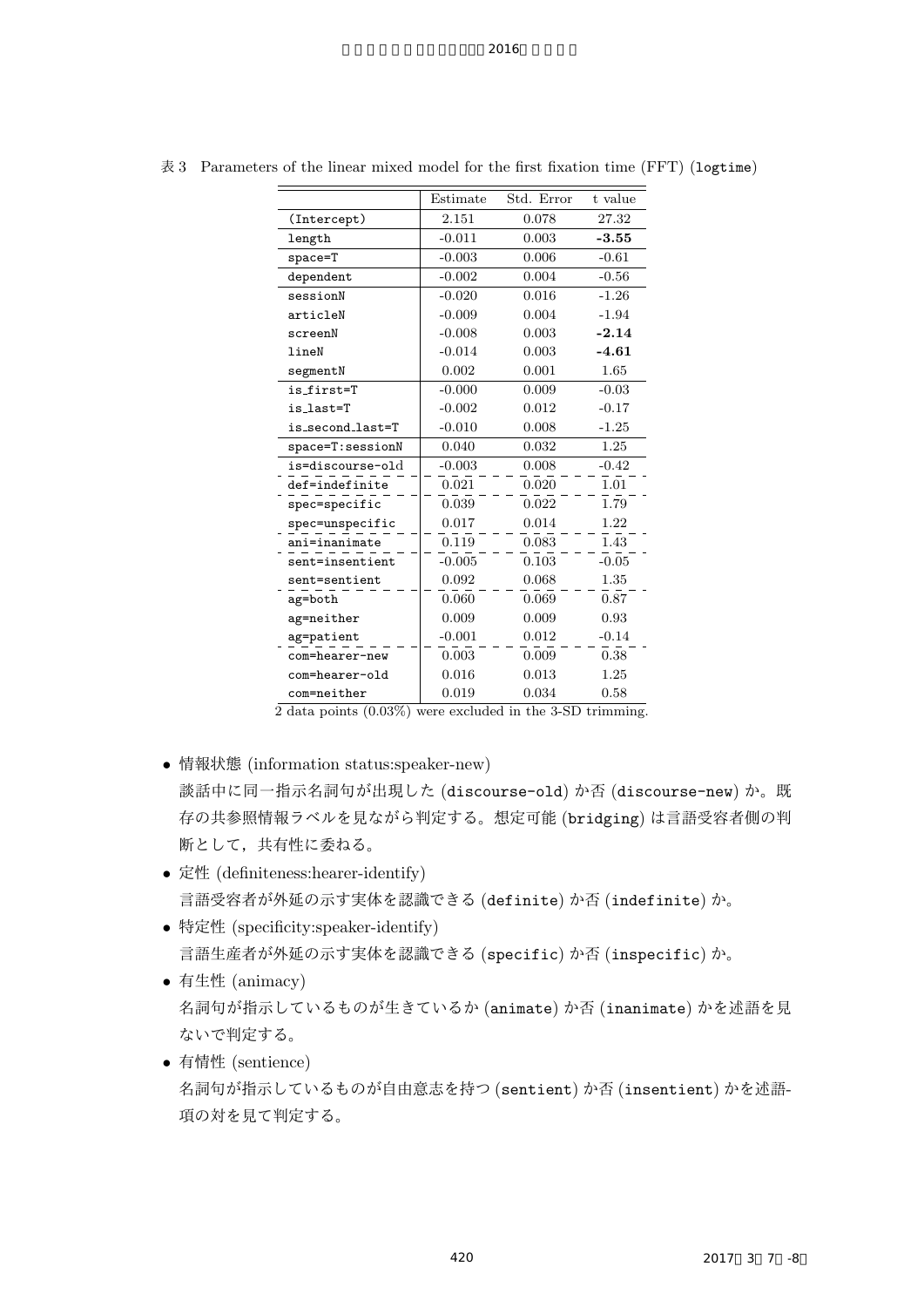|                  | Estimate | Std. Error | t value |
|------------------|----------|------------|---------|
| (Intercept)      | 2.303    | 0.102      | 22.53   |
| length           | 0.144    | 0.004      | 33.61   |
| $space = T$      | $-0.032$ | 0.007      | $-4.23$ |
| dependent        | $-0.005$ | 0.006      | $-0.89$ |
| sessionN         | $-0.041$ | 0.028      | $-1.46$ |
| articleN         | $-0.001$ | 0.009      | $-0.19$ |
| screenN          | $-0.023$ | 0.005      | $-4.76$ |
| lineN            | $-0.018$ | 0.004      | $-4.64$ |
| segmentN         | $-0.008$ | 0.002      | $-4.07$ |
| is_first=T       | 0.068    | 0.011      | 5.94    |
| is_last=T        | 0.021    | 0.015      | 1.40    |
| is_second_last=T | 0.028    | 0.010      | 2.84    |
| space=T:sessionN | 0.062    | 0.056      | 1.11    |
| is=discourse-old | 0.005    | 0.010      | 0.50    |
| def=indefinite   | 0.024    | 0.026      | 0.90    |
| spec=specific    | 0.064    | 0.028      | 2.26    |
| spec=unspecific  | 0.031    | 0.018      | 1.70    |
| ani=inanimate    | 0.210    | 0.104      | 2.01    |
| sent=insentient  | $-0.001$ | 0.129      | $-0.01$ |
| sent=sentient    | 0.194    | 0.086      | 2.25    |
| ag=both          | $-0.050$ | 0.087      | $-0.57$ |
| ag=neither       | 0.014    | 0.012      | 1.19    |
| ag=patient       | $-0.006$ | 0.015      | $-0.43$ |
| com=hearer-new   | 0.024    | 0.012      | 1.95    |
| com=hearer-old   | 0.000    | 0.017      | $-0.03$ |
| com=neither      | 0.002    | 0.043      | 0.05    |

表 4 Parameters of the linear mixed model for the first pass time (FPT) (logtime)

13 data points (0.24%) were excluded in the 3-SD trimming.

*•* 動作主性 (agentivity)

節レベルで動作主 (agent)・被動作主 (patient) になるかを判定する。従属節側と主節 側の両方で検討するため,どちらも可 (both) も許す。

*•* 共有性 (commonness:hearer-new) 共有性は,言語需要者側が既知であると,言語生産者が想定している (hearer-old) か 否 (hearer-new) かを判定する。談話上,世界知識を利用して想定可能 (bridging) で ある場合を許す。

読み時間の分析が文節単位であるために,文節内の最右要素の情報構造を文節を代表する情 報構造として用いることとした。

#### 3.3 統計処理手法

まず,対象は情報構造が付与されている名詞句のみとする。データの前処理として, metadata が *{*authorsData, caption, listItem, profile, titleBlock*}* のものを除外 した。さらに視線走査実験結果の 0 (fixation がない対象) のデータポイントを除外した。こ の時点でのデータポイント数は SELF が 6444件, FFT・FPT・RPT・TOTAL が 5268件, SPT が 2081 件である。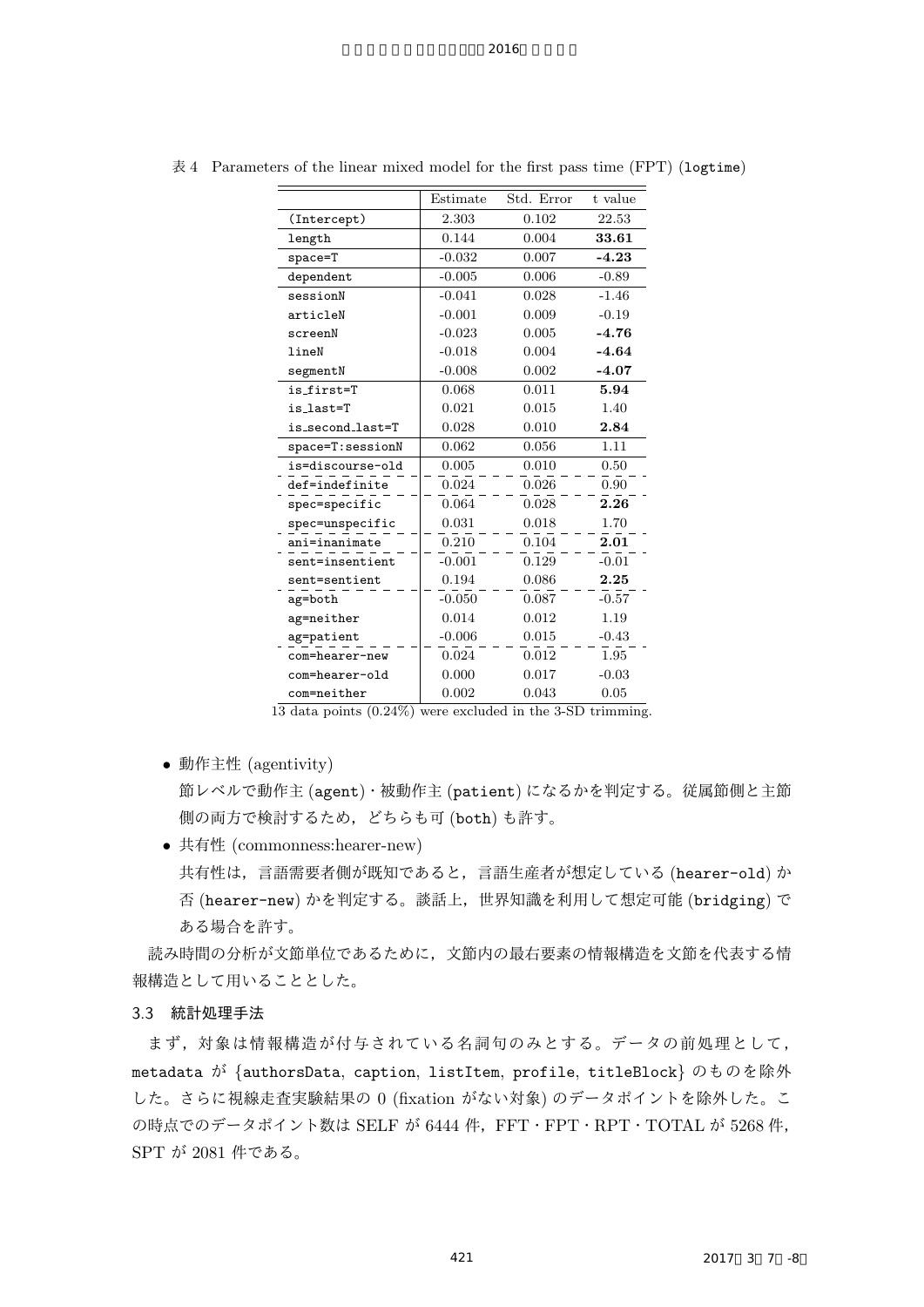|                  | Estimate | Std. Error | t value  |
|------------------|----------|------------|----------|
| (Intercept)      | 2.318    | 0.164      | 14.099   |
| length           | 0.015    | 0.007      | 2.101    |
| $space = T$      | $-0.043$ | 0.013      | $-3.099$ |
| dependent        | 0.001    | 0.011      | 0.175    |
| sessionN         | $-0.030$ | 0.019      | $-1.556$ |
| articleN         | $-0.005$ | 0.008      | $-0.635$ |
| screenN          | $-0.020$ | 0.008      | $-2.497$ |
| lineN            | $-0.013$ | 0.007      | $-1.821$ |
| segmentN         | $-0.009$ | 0.003      | $-2.564$ |
| is first=T       | $-0.019$ | 0.019      | $-1.013$ |
| is last=T        | $-0.061$ | 0.029      | $-2.103$ |
| is_second_last=T | 0.015    | 0.017      | 0.864    |
| space=T:sessionN | 0.052    | 0.037      | 1.380    |
| is=discourse-old | 0.023    | 0.018      | 1.279    |
| def=indefinite   | 0.022    | 0.046      | 0.471    |
| spec=specific    | 0.000    | 0.049      | 0.010    |
| spec=unspecific  | $-0.026$ | 0.032      | $-0.800$ |
| ani=inanimate    | $-0.077$ | 0.217      | $-0.355$ |
| sent=insentient  | 0.243    | 0.252      | 0.965    |
| sent=sentient    | 0.126    | 0.144      | 0.880    |
| ag=both          | $-0.118$ | 0.156      | $-0.757$ |
| ag=neither       | $-0.023$ | 0.021      | $-1.083$ |
| ag=patient       | $-0.045$ | 0.027      | $-1.655$ |
| com=hearer-new   | 0.037    | 0.023      | 1.616    |
| com=hearer-old   | $-0.013$ | 0.030      | $-0.455$ |
| com=neither      | $-0.050$ | 0.066      | $-0.765$ |

表 5 Parameters of the linear mixed model for the second pass time (SPT) (logtime)

|  | 1 data point $(0.04\%)$ was excluded in the 3-SD trimming. |  |
|--|------------------------------------------------------------|--|
|--|------------------------------------------------------------|--|

分析は常用対数時間に対して線形混合モデルに基づいて行い,最初に一度モデル化したうえ で,標準偏差 *±* 3.0 を超えるデータポイントを除外した。subj と article をランダム切片 として,次のような式に基づき分析を行った。なお,ランダム切片に対する係数の組み合わせ によるモデル選択は行っていない。

```
logtime \tilde{ } space * sessionN + length + dependent
```

```
+ is_first + is_last + is_second_last
```

```
+ articleN + screenN + lineN + segmentN
```
- + infostatus + definite + specificity + animacy
- + sentience + agentivity + commonness
- + (1 | subj) + (1 | article)

## 4. 結果

自己ペース読文法 (SELF) と視線走査法 (FFT,FPT,SPT,RPT,TOTAL) の結果を表 2,3,4,5,6,7 に示す。

ここでは情報構造以外の傾向について確認しておく。文字数 (length) が多くなれば読 み時間が長くなる傾向,および,実験が進むにつれて読み時間が短くなる傾向 (articleN, screenN, lineN, segmentN) がある。さらにレイアウト上,最左文節 (is first)・最右文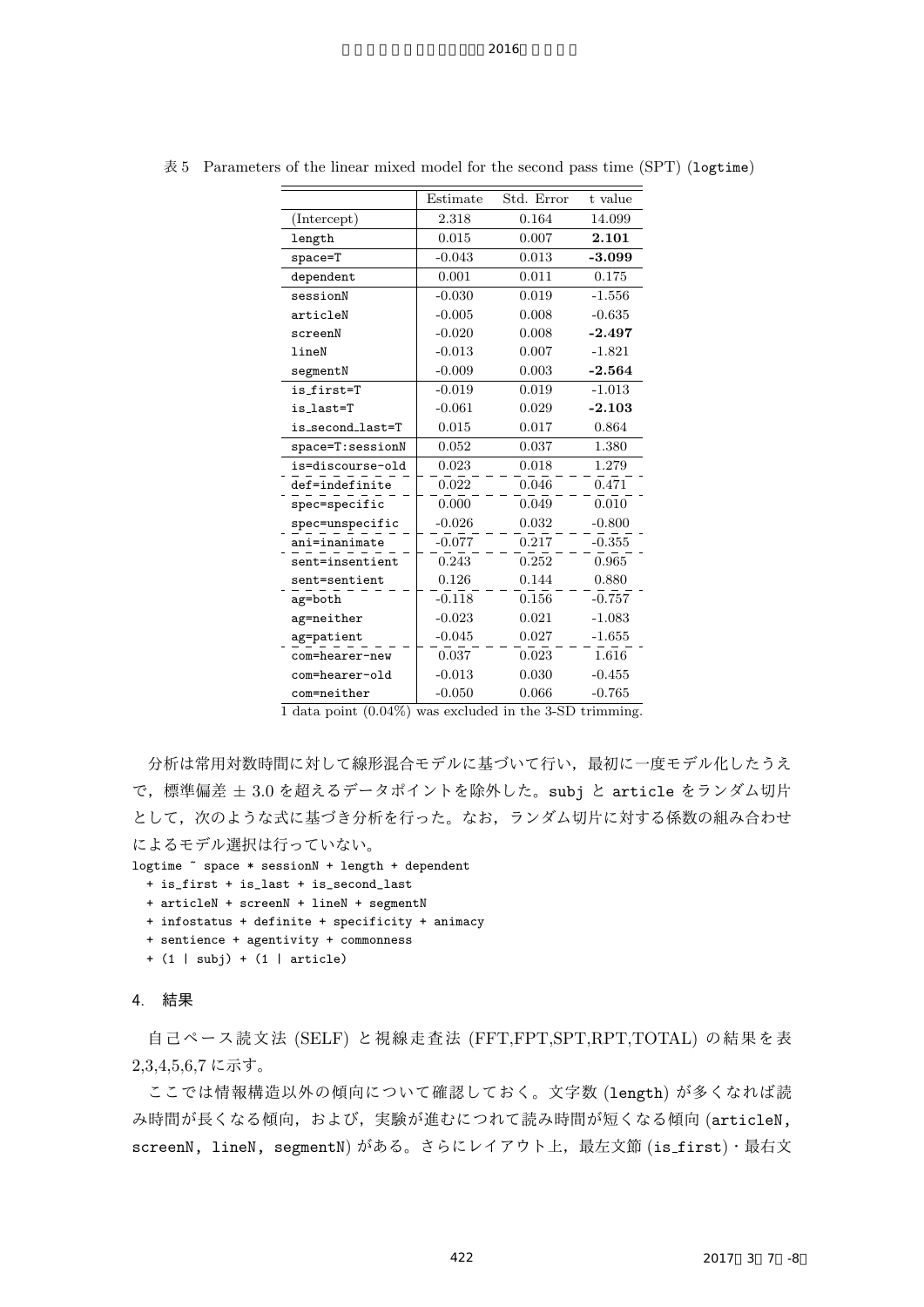|                  | Estimate | Std. Error | t value |
|------------------|----------|------------|---------|
| (Intercept)      | 2.188    | 0.118      |         |
| length           | 0.120    | 0.004      | 24.79   |
| $space = T$      | $-0.021$ | 0.008      | $-2.47$ |
| dependent        | 0.001    | 0.006      | 0.18    |
| sessionN         | $-0.048$ | 0.028      | $-1.67$ |
| articleN         | 0.001    | 0.007      | 0.14    |
| screenN          | $-0.014$ | 0.005      | $-2.50$ |
| lineN            | $-0.012$ | 0.004      | $-2.69$ |
| segmentN         | $-0.014$ | 0.002      | -5.91   |
| is first=T       | 0.026    | 0.013      | 2.00    |
| is last=T        | 0.063    | 0.017      | 3.59    |
| is_second_last=T | 0.030    | 0.011      | 2.65    |
| space=T:sessionN | 0.065    | 0.057      | 1.13    |
| is=discourse-old | $-0.003$ | 0.011      | $-0.30$ |
| def=indefinite   | 0.041    | 0.030      | 1.34    |
| spec=specific    | 0.095    | 0.032      | 2.95    |
| spec=unspecific  | 0.038    | 0.020      | 1.82    |
| ani=inanimate    | 0.112    | 0.119      | 0.94    |
| sent=insentient  | 0.248    | 0.150      | 1.65    |
| sent=sentient    | 0.345    | 0.102      | 3.37    |
| ag=both          | $-0.054$ | 0.100      | $-0.54$ |
| ag=neither       | 0.013    | 0.014      | 0.91    |
| ag=patient       | $-0.000$ | 0.017      | $-0.01$ |
| com=hearer-new   | 0.001    | 0.014      | 0.09    |
| com=hearer-old   | $-0.018$ | 0.019      | $-0.94$ |
| com=neither      | 0.042    | 0.049      | 0.86    |

表 6 Parameters of the linear mixed model for the regression path time (RPT) (logtime)

43 data points (0.81%) were excluded in the 3-SD trimming.

節 (is last)・右から 2 番目の文節 (is second first) で読み時間が長くなる傾向がある。 視線走査法においては,文節単位に半角空白を置いたほうが読み時間が短くなる傾向がある。 一方,係る文節の数 (dependent) の効果は,対象を名詞句のみとした結果,有意差がなかった。

#### 5. 考察

表 8 に結果のまとめを示す。0 は読み時間に有意差がなかったものである。+ は読み時間が 増える傾向にあり,- は読み時間が減る傾向にある固定要因である(いずれも有意差あり: 1.96 *< |*t value*|*)。

定性 (definite) は読み時間に影響を与えることがない一方, 特定性 (specificity) が, 自己 ペース読文法 (SELF) と視線走査法 (FPT, RPT, TOTAL) の読み時間を長くする効果がある ことがわかった。

また,有生性 (animacy) は視線走査法 (FPT) の読み時間を長くし,有情性 (sentience) は, 視線走査法 (FPT, RPT) の読み時間を長く効果があることがわかった。日本語の文処理にお いては,他言語で言及される有生性よりも,日本語学で言及される有情性のほうが読み時間に 影響を与えやすいことがデータから読み取れる。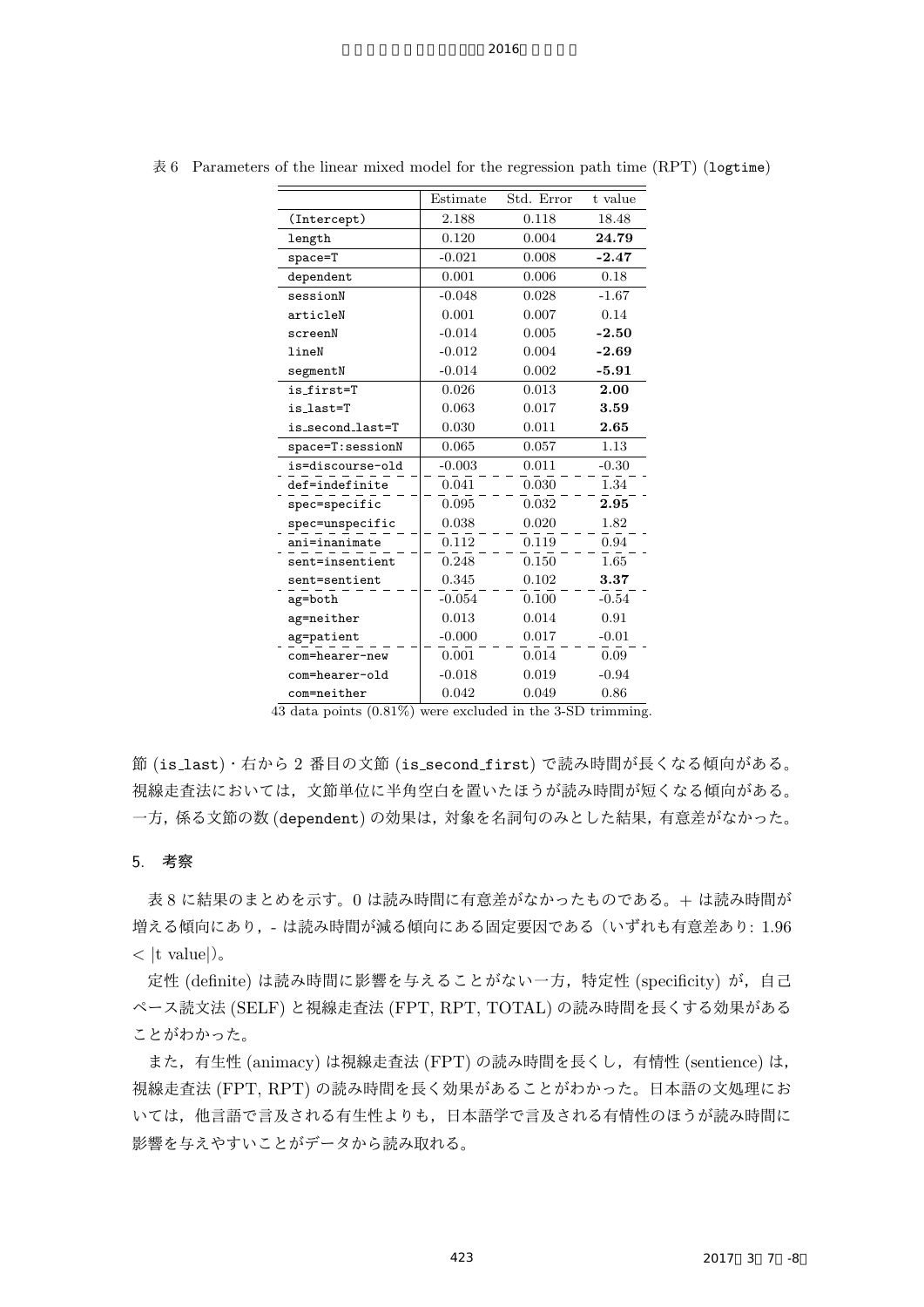|                  | Estimate | Std. Error | t value |
|------------------|----------|------------|---------|
| (Intercept)      | 2.500    | 0.105      | 23.69   |
| length           | 0.135    | 0.004      | 30.44   |
| space=T          | $-0.043$ | 0.007      | $-5.51$ |
| dependent        | $-0.001$ | 0.006      | $-0.30$ |
| sessionN         | $-0.050$ | 0.027      | $-1.82$ |
| articleN         | $-0.000$ | 0.009      | $-0.09$ |
| screenN          | $-0.037$ | 0.005      | -7.17   |
| lineN            | $-0.020$ | 0.004      | -4.84   |
| segmentN         | $-0.015$ | 0.002      | $-7.27$ |
| is first=T       | 0.061    | 0.011      | 5.16    |
| is last=T        | $-0.007$ | 0.016      | $-0.49$ |
| is_second_last=T | 0.027    | 0.010      | 2.62    |
| space=T:sessionN | 0.062    | 0.054      | 1.14    |
| is=discourse-old | 0.009    | 0.010      | 0.89    |
| def=indefinite   | 0.036    | 0.027      | 1.32    |
| spec=specific    | 0.070    | 0.029      | 2.39    |
| spec=unspecific  | 0.016    | 0.019      | 0.88    |
| ani=inanimate    | 0.177    | 0.108      | 1.63    |
| sent=insentient  | $-0.027$ | 0.133      | $-0.20$ |
| sent=sentient    | 0.130    | 0.089      | 1.46    |
| ag=both          | $-0.025$ | 0.091      | $-0.28$ |
| ag=neither       | 0.006    | 0.013      | 0.50    |
| ag=patient       | $-0.011$ | 0.015      | $-0.70$ |
| com=hearer-new   | 0.030    | 0.013      | 2.34    |
| com=hearer-old   | $-0.000$ | 0.017      | $-0.02$ |
| com=neither      | 0.033    | 0.045      | 0.74    |

表 7 Parameters of the linear mixed model for the total time (TOTAL) (logtime)

5 data points (0.09%) were excluded in the 3-SD trimming.

さらに,共参照情報から得られる情報状態 (infostatus) は読み時間に影響を与えることがな い一方,共有性 (commonness) については、言語受容者にとっての新情報 (hearer-new) が想 定可能な要素 (bridging) に対して,有意に読み時間を長くする効果が自己ペース読文法と視 線走査法 (TOTAL) に見られた一方,言語受容者にとっての旧情報 (hearer-new) が想定可能 な要素 (bridging) に対して,有意に読み時間を短くする効果が自己ペース読文法に見られた。 最後に動作主性の差異は読み時間に影響を与えなかった。

このことから読み時間の差異により,特定性・(有生性・) 有情性・共有性について推定でき る可能性があることがわかった。さらに,それぞれ読み時間の差異の出現傾向に違いがあるこ とから,読み時間の測定値の組み合わせにより,各情報構造が推定できる可能性がある。

6. おわりに

本研究では,読み時間と情報構造の対照分析を行い,名詞句の特定性・有生性・有情性・共 有性について,読み時間の差異が出現することを確認した。

本研究では『現代日本語書き言葉均衡コーパス』に対して付与された,文の読み時間デー タ『BCCWJ-EyeTrack』と,名詞句の定性などの情報構造アノテーションデータの対照分析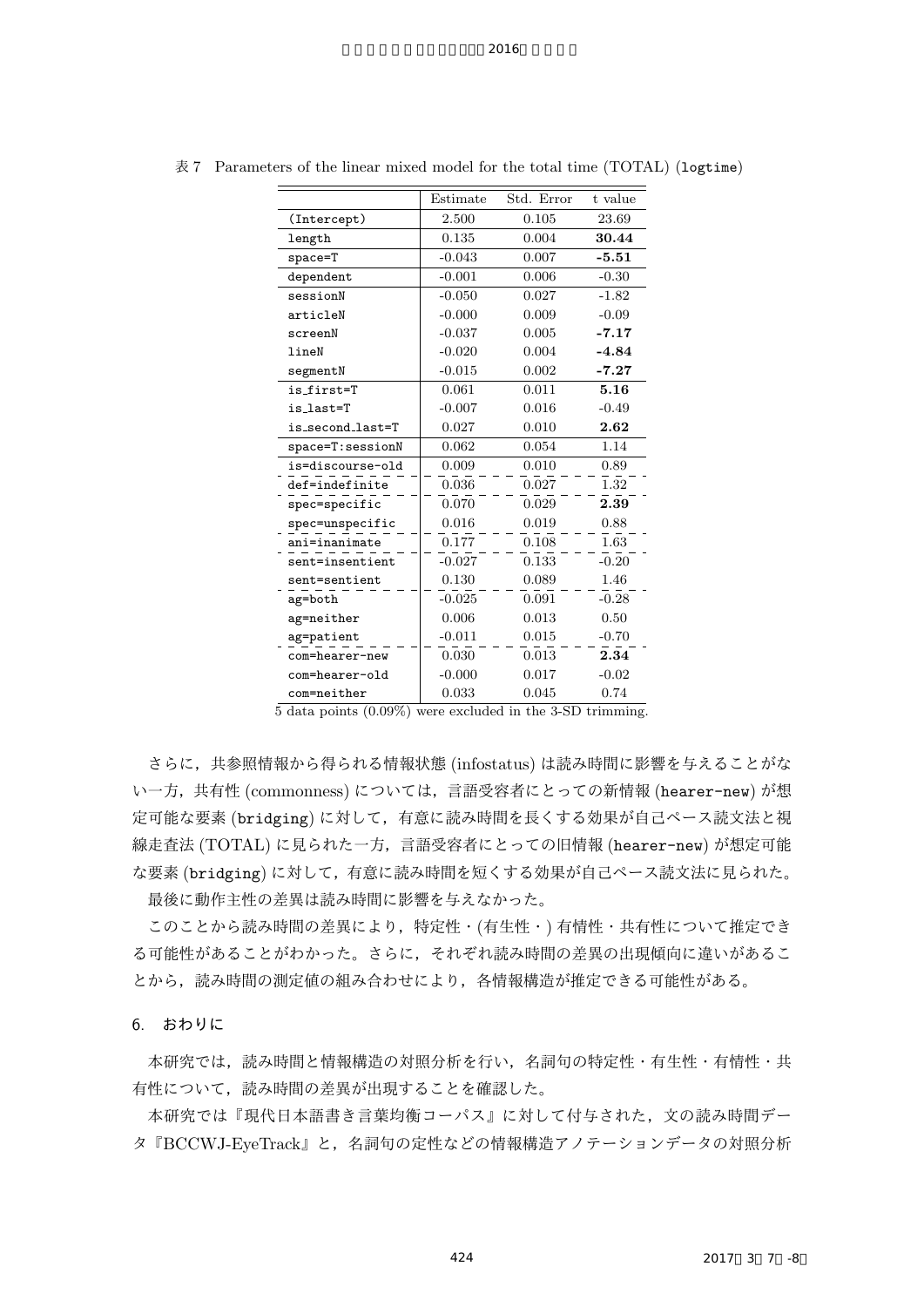| Fixed Effect             |                    | <b>SELF</b> | FFT | <b>FPT</b> | <b>SPT</b> | <b>RPT</b> | <b>TOTAL</b> |
|--------------------------|--------------------|-------------|-----|------------|------------|------------|--------------|
| infostatus=discourse-old | vs. discourse-new) | $\Omega$    | 0   | 0          |            |            |              |
| definite=indefinite      | (vs. definite)     |             | 0   | $\theta$   |            |            |              |
| specificity=specific     | vs. either)        |             | 0   |            | $\Omega$   |            |              |
| specificity=unspecific   | (vs. either)       |             |     |            |            |            |              |
| animacy=inanimate        | $(vs.$ animate)    | 0           | 0   |            |            |            |              |
| sentience=insentient     | $(vs.$ either)     | $\Omega$    | 0   | $\Omega$   | 0          | 0          |              |
| sentience=sentient       | $(vs.$ either)     |             |     |            |            |            |              |
| agentivity=both          | vs. agent)         | $\Omega$    | ∩   | $\Omega$   | ∩          | ∩          |              |
| agentivity=neither       | (vs. agent)        |             |     | 0          | 0          |            |              |
| agentivity=patient       | $(vs.$ agent)      |             |     |            |            |            |              |
| commonness=hearer-new    | (vs. bridging)     |             | 0   | $\Omega$   | ∩          | 0          |              |
| commonness=hearer-old    | $(vs.$ bridging)   |             |     | 0          | 0          |            |              |
| commonness=neither       | (vs. bridging)     |             |     |            |            |            |              |

表 8 Summary: reading time and information structures

を行った。日本語母語話者 24 人分のデータを線形混合モデルにより分析した結果,特定性 (specificity)・有情性 (sentience)・共有性 (commonness) が文の読み時間に影響を与え,それ ぞれ異なったパターンの読み時間の短縮・延長を引き起こすことがわかった。特に共有性にお いては新情報 (hearer-new)・想定可能 (bridging) が識別可能なレベルで異なった。このこ とは,ある名詞句が言語受容者にとって新情報なのか想定可能なのかを読み時間データから推 定することができる可能性を示唆しており,文書要約のユーザ適応などの応用に利用すること が期待できる。

謝 辞

本研究は JSPS 科研費 基盤 (B) 25284083 「言語コーパスに対する読文時間付与とその利 用」の助成を受けました。

#### 文 献

N. Asher, and A. Lascarides (1998). "Bridging." *Journal of Semantics*, 15:1, pp. 83–113. Yufang Hou, Katja Markert, and Michael Strube (2013). "Global Inference for Bridging Anaphora Resolution." *Proceedings of the 2013 Conference of the North American Chapter of the Association for Computational Linguistics: Human Language Technologies*, pp. 907–917. Atlanta, Georgia: Association for Computational Linguistics.

- Kikuo Maekawa, Makoto Yamazaki, Toshinobu Ogiso, Takehiko Maruyama, Hideki Ogura, Wakako Kashino, Hanae Koiso, Masaya Yamaguchi, Makiro Tanaka, and Yasuharu Den (2014). "Balanced Corpus of Contemporary Written Japanese." *Language Resources and Evaluation*, 48, pp. 345–371.
- Masayuki Asahara, Hajime Ono, and Edson T. Miyamoto (2016). "Reading-Time Annotations for 'Balanced Corpus of Contemporary Written Japanese'." *Proceedings of COLING 2016, the 26th International Conference on Computational Linguistics: Tech-*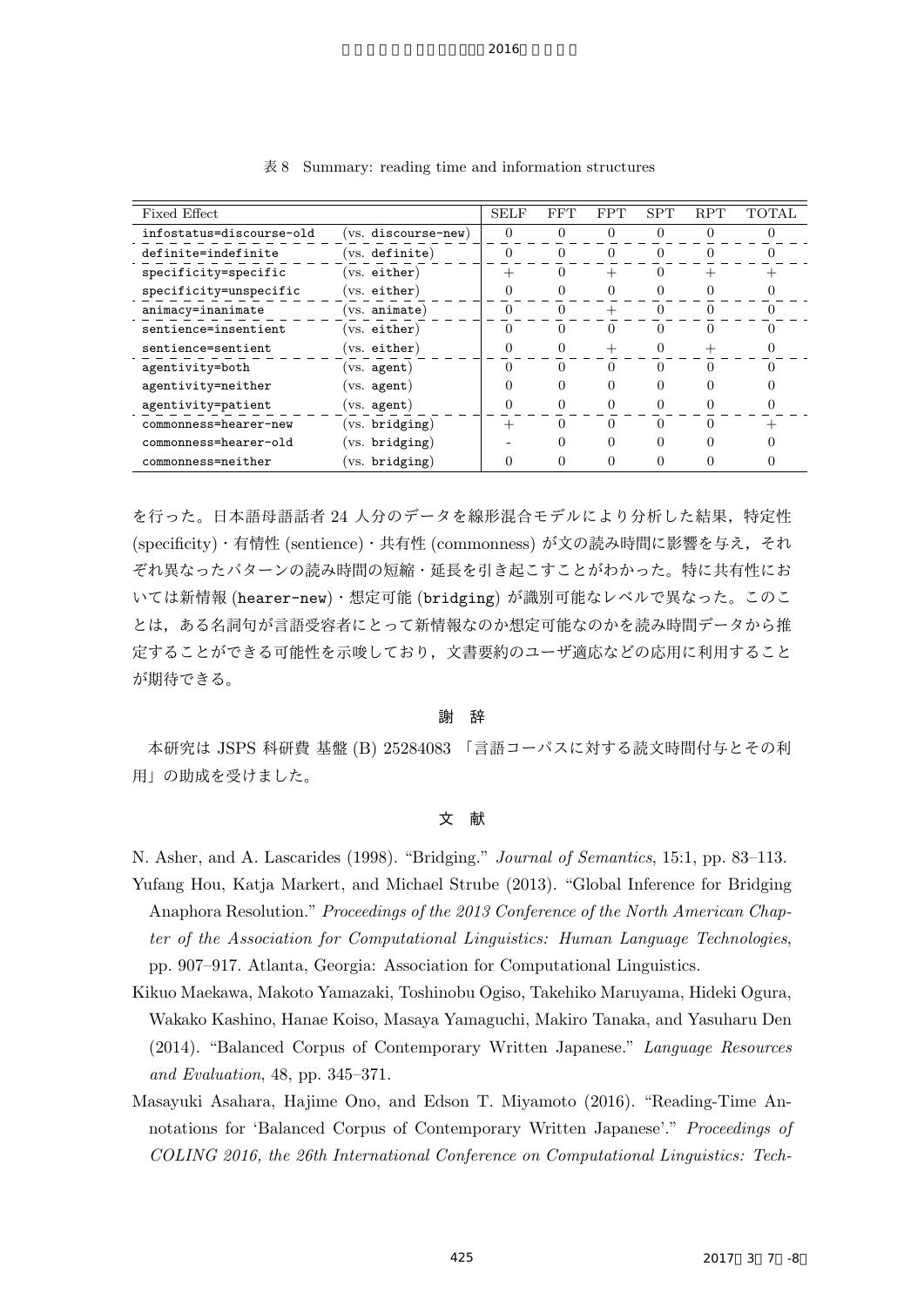*nical Papers*, pp. 684–694.

- 宮内拓也・浅原正幸・中川奈津子・加藤祥 (2017).「『現代日本語書き言葉均衡コーパス』に対 する情報構造アノテーションの構築」 言語処理学会第 23 回年次大会発表論文集.
- A. Kennedy, and J. Pynte (2005). "Parafoveal-on-foveal effects in normal reading." *Vision Research*, 45, pp. 153–168.
- V. Demberg, and F. Keller (2008). "Data from eye-tracking corpora as evidence for theories of syntactic processing complexity." *Cognition*, 109:2, pp. 193–210.
- E. Gibson (2008). "Linguistic complexity: Locality of syntactic dependencies." *Cognition*, 68, pp. 1–76.
- J. Hale (2001). "A probabilistic earley parser as a psycholinguistic model." *Proceedings of the second conference of the North American chapter of the association for computational linguistics* Vol. 2., pp. 159–166.
- D. Roland, G. Mauner, C. O'Meara, and H. Yun (2012). "Discourse expectations and relative clause processing." *Journal of Memory and Language*, 66:3, pp. 479–508.
- V. Demberg, and F. Keller (2007). "Eye-tracking evidence for integration cost effects in corpus data." *Proceedings of the 29th meeting of the cognitive science society (CogSci-07)*, pp. 947–952.
- Michael Götze, Thomas Weskott, Cornelia Endriss, Ines Fiedler, Stefan Hinterwimmer, Svetlana Petrova, Anne Schwarz, Stavros Skopeteas, and Ruben Stoel (2007). "Information structure." Stefanie Dipper, Michael Götze, and Stavros Skopeteas (Eds.), *Information structure in cross-linguistic corpora: annotation guidelines for phonology, morphology, syntax, semantics and information structure*. Vol. 7.: Universitätsverlag Potsdam. pp. 147–187.
- Rashmi Prasad, Bonnie Webber, Alan Lee, Sameer Pradhan, and Aravind Joshi (2015). "Bridging Sentential and Discourse-level Semantics through Clausal Adjuncts." *Proceedings of the First Workshop on Linking Computational Models of Lexical, Sentential and Discourse-level Semantics*, pp. 64–69.
- Eleni Miltsakaki, Rashmi Prasad, Aravind K Joshi, and Bonnie L Webber (2004). "The Penn Discourse Treebank.." *LREC*.
- Martha Palmer, Daniel Gildea, and Paul Kingsbury (2005). "The Proposition Bank: An Annotated Corpus of Semantic Roles." *Conputational Linguistics*, 31:1, pp. 71–105.
- Maria Barrett, Joachim Bingel, Frank Keller, and Anders Søgaard (2016). "Weakly Supervised Part-of-speech Tagging Using Eye-tracking Data." *Proceedings of the 54th Annual Meeting of the Association for Computational Linguistics (Volume 2: Short Papers)*, pp. 579–584.
- Sigrid Klerke, Héctor Martínez Alonso, and Anders Søgaard (2015). "Looking hard: Eye tracking for detecting grammaticality of automatically compressed sentences." *Proceedings of the 20th Nordic Conference of Computational Linguistics (NODALIDA 2015)*,